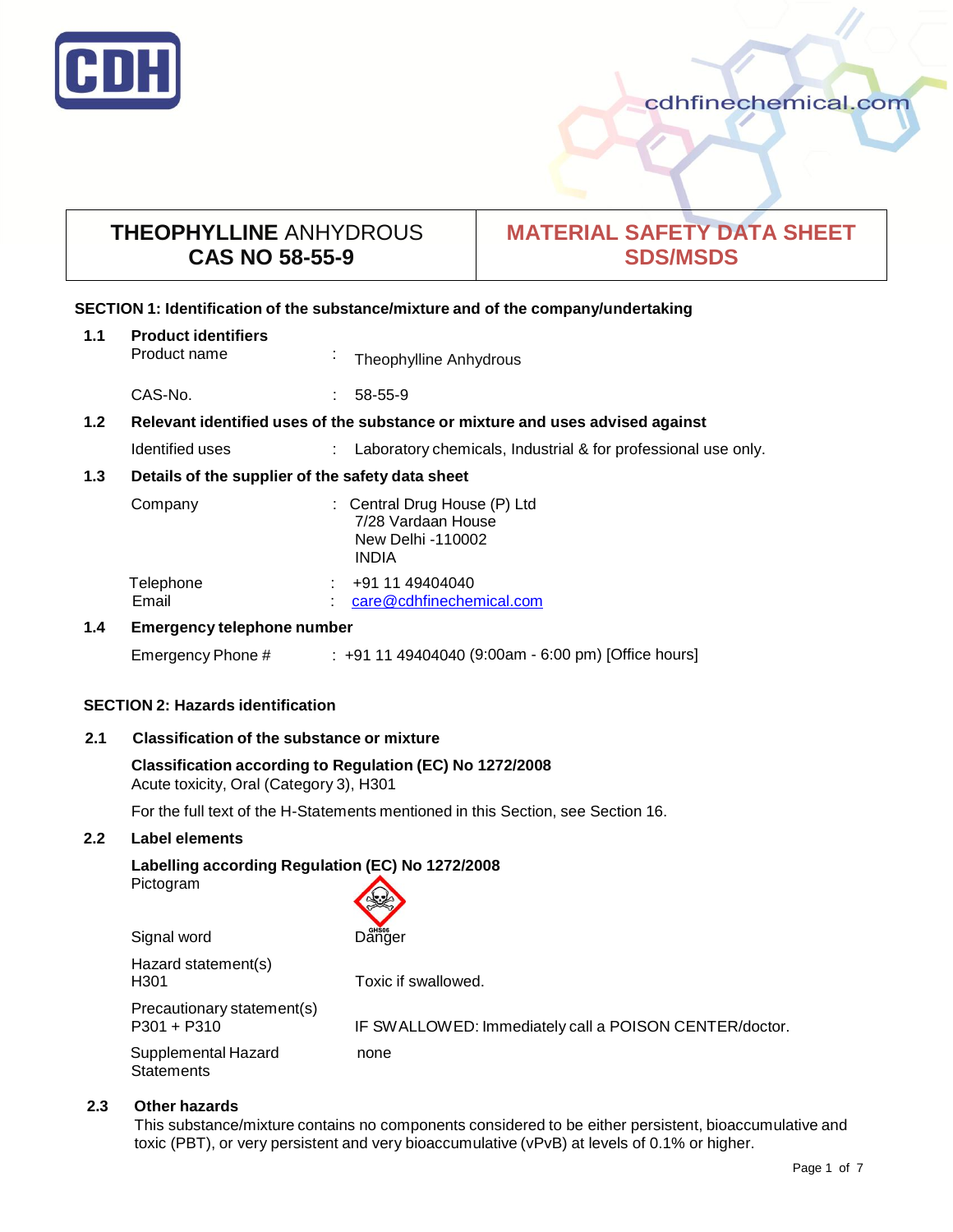# **SECTION 3: Composition/information on ingredients**

| 3.1 | <b>Substances</b>                                               |                      |                    |               |  |  |  |
|-----|-----------------------------------------------------------------|----------------------|--------------------|---------------|--|--|--|
|     | Formula                                                         | $C_7H_8N_4O_2$       |                    |               |  |  |  |
|     | Molecular weight<br>CAS-No.<br>EC-No.                           | 58-55-9<br>200-385-7 | 180.16 g/mol       |               |  |  |  |
|     | Hazardous ingredients according to Regulation (EC) No 1272/2008 |                      |                    |               |  |  |  |
|     | Component                                                       |                      | Classification     | Concentration |  |  |  |
|     | <b>Theophylline</b>                                             |                      |                    |               |  |  |  |
|     | CAS-No.                                                         | 58-55-9              | Acute Tox. 3; H301 | $\leq$ 100 %  |  |  |  |
|     | EC-No.                                                          | 200-385-7            |                    |               |  |  |  |

For the full text of the H-Statements mentioned in this Section, see Section 16.

#### **SECTION 4: First aid measures**

# **4.1 Description of first aid measures**

#### **General advice**

Consult a physician. Show this safety data sheet to the doctor in attendance.

#### **If inhaled**

If breathed in, move person into fresh air. If not breathing, give artificial respiration. Consult a physician.

#### **In case of skin contact**

Wash off with soap and plenty of water. Take victim immediately to hospital. Consult a physician.

#### **In case of eye contact**

Flush eyes with water as a precaution.

#### **If swallowed**

Never give anything by mouth to an unconscious person. Rinse mouth with water. Consult a physician.

# **4.2 Most important symptoms and effects, both acute and delayed**

The most important known symptoms and effects are described in the labelling (see section 2.2) and/or in section 11

**4.3 Indication of any immediate medical attention and special treatment needed** No data available

#### **SECTION 5: Firefighting measures**

# **5.1 Extinguishing media**

#### **Suitable extinguishing media** Use water spray, alcohol-resistant foam, dry chemical or carbon dioxide.

**5.2 Special hazards arising from the substance or mixture** Carbon oxides, Nitrogen oxides (NOx)

# **5.3 Advice for firefighters** Wear self-contained breathing apparatus for firefighting if necessary.

#### **5.4 Further information** No data available

# **SECTION 6: Accidental release measures**

**6.1 Personal precautions, protective equipment and emergency procedures** Wear respiratory protection. Avoid dust formation. Avoid breathing vapours, mist or gas. Ensure adequate ventilation. Evacuate personnel to safe areas. Avoid breathing dust. For personal protection see section 8.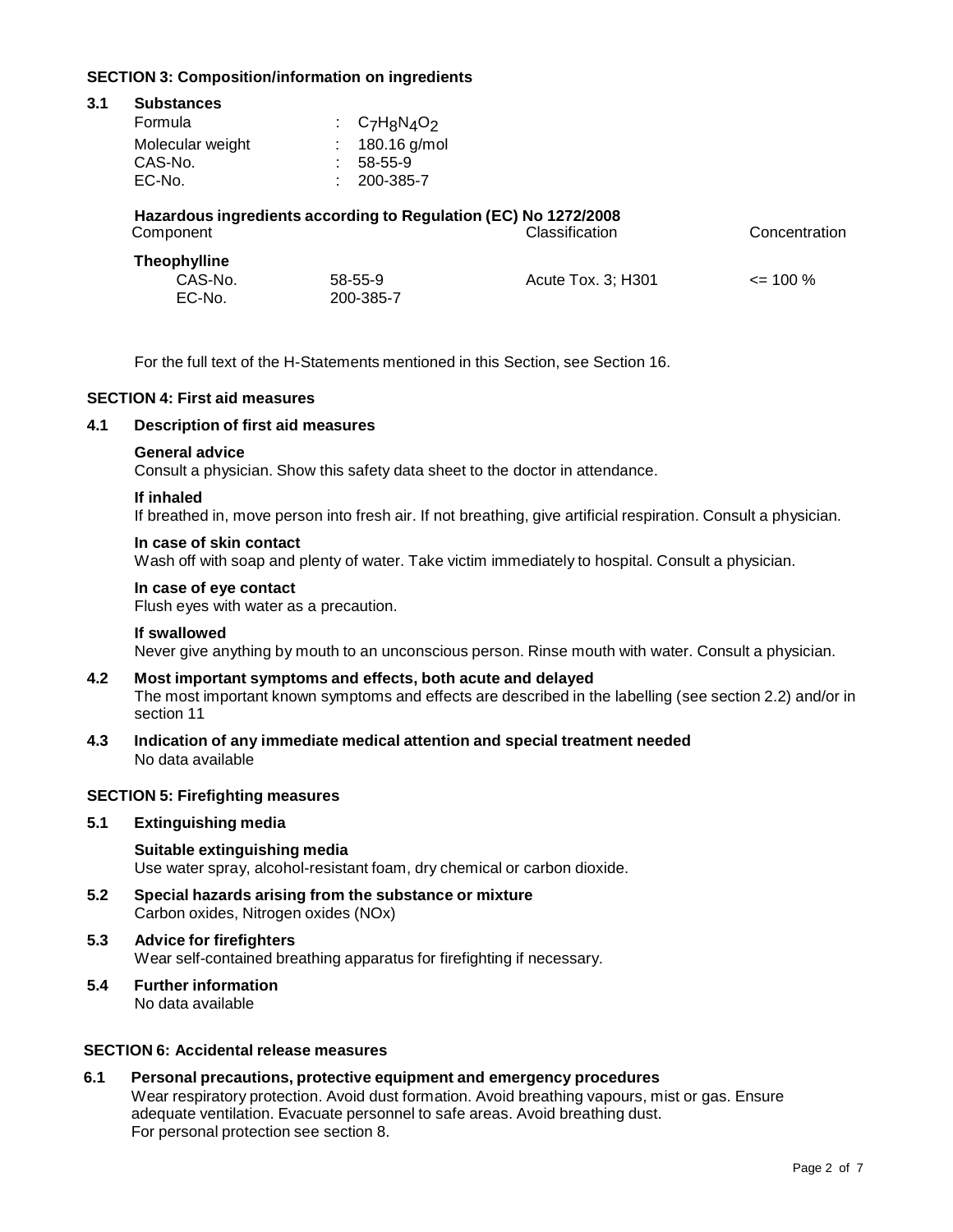# **6.2 Environmental precautions**

Prevent further leakage or spillage if safe to do so. Do not let product enter drains.

#### **6.3 Methods and materials for containment and cleaning up**

Pick up and arrange disposal without creating dust. Sweep up and shovel. Keep in suitable, closed containers for disposal.

**6.4 Reference to other sections** For disposal see section 13.

#### **SECTION 7: Handling and storage**

#### **7.1 Precautions for safe handling**

Avoid contact with skin and eyes. Avoid formation of dust and aerosols. Provide appropriate exhaust ventilation at places where dust is formed. For precautions see section 2.2.

#### **7.2 Conditions for safe storage, including any incompatibilities**

Store in cool place. Keep container tightly closed in a dry and well-ventilated place.

Store at Room Temperature. Storage class (TRGS 510): Non-combustible, acute toxic Cat.3 / toxic hazardous materials or hazardous materials causing chronic effects

# **7.3 Specific end use(s)**

Apart from the uses mentioned in section 1.2 no other specific uses are stipulated

#### **SECTION 8: Exposure controls/personal protection**

#### **8.1 Control parameters**

#### **8.2 Exposure controls**

#### **Appropriate engineering controls**

Avoid contact with skin, eyes and clothing. Wash hands before breaks and immediately after handling the product.

#### **Personal protective equipment**

#### **Eye/face protection**

Face shield and safety glasses Use equipment for eye protection tested and approved under appropriate government standards such as NIOSH (US) or EN 166(EU).

#### **Skin protection**

Handle with gloves. Gloves must be inspected prior to use. Use proper glove removal technique (without touching glove's outer surface) to avoid skin contact with this product. Dispose of contaminated gloves after use in accordance with applicable laws and good laboratory practices. Wash and dry hands.

#### **Body Protection**

Complete suit protecting against chemicals, The type of protective equipment must be selected according to the concentration and amount of the dangerous substance at the specific workplace.

### **Respiratory protection**

Where risk assessment shows air-purifying respirators are appropriate use (EN 143) respirator cartridges as a backup to engineering controls. If th full-face supplied air respirator. Use respirators and components tested and approved under appropriate government standards such as NIOSH (US) or CEN (EU).

#### **Control of environmental exposure**

Prevent further leakage or spillage if safe to do so. Do not let product enter drains.

# **SECTION 9: Physical and chemical properties**

# **9.1 Information on basic physical and chemical properties**

a) Appearance Form: powder Colour: white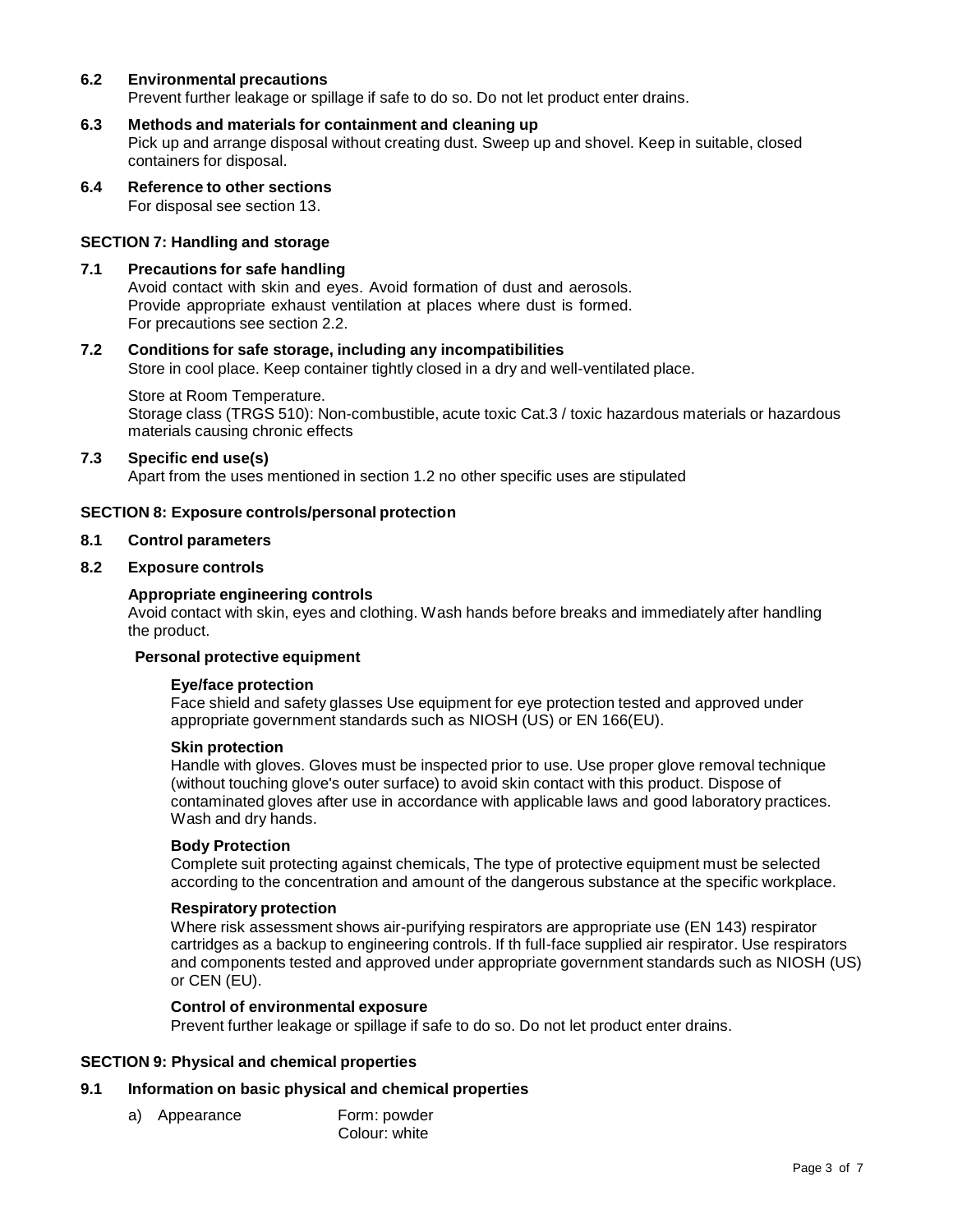|     | b)      | Odour                                                | odourless                         |
|-----|---------|------------------------------------------------------|-----------------------------------|
|     | c)      | <b>Odour Threshold</b>                               | No data available                 |
|     | d)      | pH                                                   | No data available                 |
|     | e)      | Melting point/freezing<br>point                      | Melting point/range: 274 - 275 °C |
|     | f)      | Initial boiling point and<br>boiling range           | No data available                 |
|     | g)      | Flash point                                          | No data available                 |
|     | h)      | Evaporation rate                                     | No data available                 |
|     | i)      | Flammability (solid, gas)                            | No data available                 |
|     | j)      | Upper/lower<br>flammability or<br>explosive limits   | No data available                 |
|     | k)      | Vapour pressure                                      | No data available                 |
|     | $\vert$ | Vapour density                                       | No data available                 |
|     | m)      | Relative density                                     | 1.35 g/cm3 at 25 °C               |
|     | n)      | Water solubility                                     | 5.5 g/l at 19.9 °C                |
|     | O)      | Partition coefficient: n-<br>octanol/water           | log Pow: -0.007 at 23 °C          |
|     | p)      | Auto-ignition<br>temperature                         | 610 °C<br>at 1,013 hPa            |
|     | q)      | Decomposition<br>temperature                         | No data available                 |
|     | r)      | Viscosity                                            | No data available                 |
|     | s)      | <b>Explosive properties</b>                          | No data available                 |
|     | t)      | Oxidizing properties                                 | No data available                 |
| 9.2 |         | <b>Other safety information</b><br>No data available |                                   |
|     |         | <b>SECTION 10: Stability and reactivity</b>          |                                   |

# **10.1 Reactivity** No data available

- **10.2 Chemical stability** Stable under recommended storage conditions.
- **10.3 Possibility of hazardous reactions** No data available
- **10.4 Conditions to avoid** No data available
- **10.5 Incompatible materials** Strong oxidizing agents
- **10.6 Hazardous decomposition products** Hazardous decomposition products formed under fire conditions. - Carbon oxides, Nitrogen oxides (NOx) Other decomposition products - No data available In the event of fire: see section 5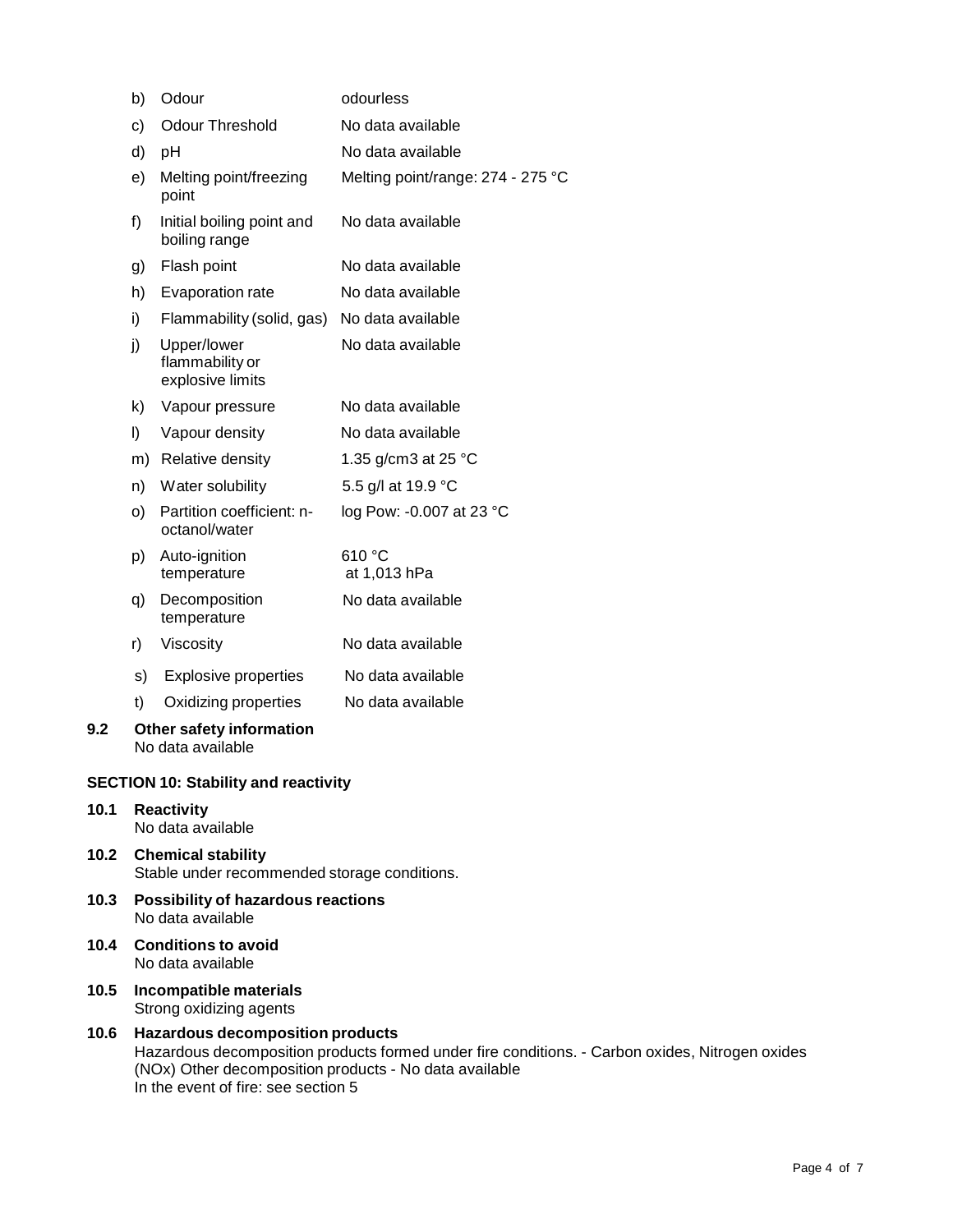### **SECTION 11: Toxicological information**

# **11.1 Information on toxicological effects**

#### **Acute toxicity**

LD50 Oral - Rat - female - 272 mg/kg(Theophylline) LC50 Inhalation - Rat - male and female - 4 h - > 6.7 mg/l(Theophylline) (OECD Test Guideline 403) LD50 Dermal - Rat - male and female - > 2,000 mg/kg(Theophylline) (OECD Test Guideline 402)

### **Skin corrosion/irritation**

Skin - Rabbit(Theophylline) Result: No skin irritation (OECD Test Guideline 404)

#### **Serious eye damage/eye irritation**

Eyes - Rabbit(Theophylline) Result: No eye irritation (OECD Test Guideline 405)

**Respiratory or skin sensitisation** No data available(Theophylline)

# **Germ cell mutagenicity**

Mouse(Theophylline) lymphocyte Result: negative (Theophylline) Mouse - male and female Result: negative

# **Carcinogenicity**

IARC: 3 - Group 3: Not classifiable as to its carcinogenicity to humans (Theophylline)

# **Reproductive toxicity**

No data available(Theophylline)

#### **Specific target organ toxicity - single exposure** No data available(Theophylline)

**Specific target organ toxicity - repeated exposure** No data available

#### **Aspiration hazard** No data available(Theophylline)

**Additional Information**

RTECS: Not available Nausea, Vomiting, Headache, Diarrhoea, Epigastric pain., Circulatory collapse, To the best of our knowledge, the chemical, physical, and toxicological properties have not been thoroughly investigated.(Theophylline)

# **SECTION 12: Ecological information**

# **12.1 Toxicity**

Toxicity to fish LC50 - Leuciscus idus (Golden orfe) - 100 mg/l - 96 h(Theophylline) (DIN 38412)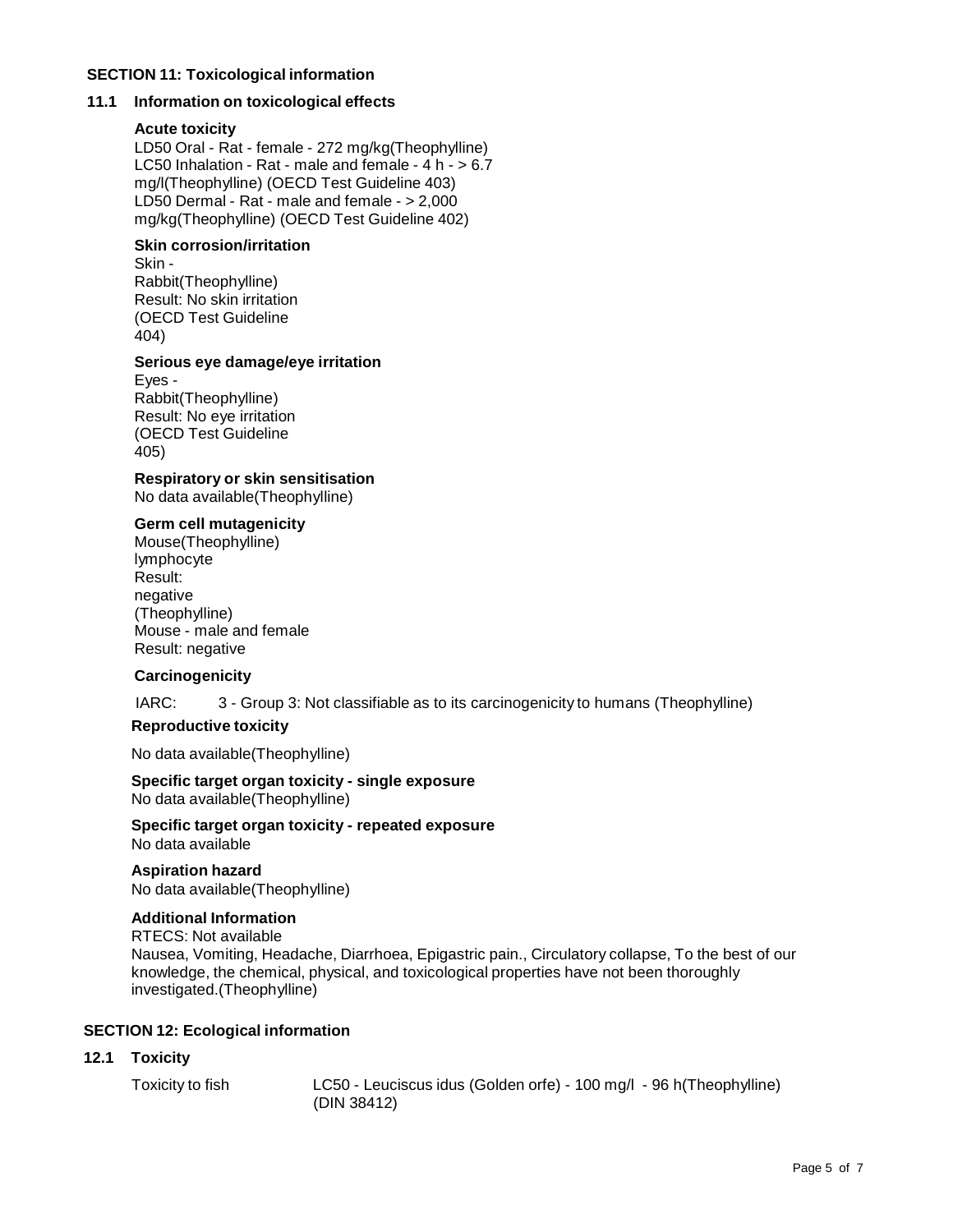|                                           | Toxicity to daphnia and<br>other aquatic<br>invertebrates                                                                                                                                                                                              | (Directive 67/548/EEC, Annex V, C.2.)                                                                          | static test EC50 - Daphnia magna (Water flea) - 178 mg/l - 48 h(Theophylline) |  |
|-------------------------------------------|--------------------------------------------------------------------------------------------------------------------------------------------------------------------------------------------------------------------------------------------------------|----------------------------------------------------------------------------------------------------------------|-------------------------------------------------------------------------------|--|
|                                           | Toxicity to algae                                                                                                                                                                                                                                      | EC50 - Desmodesmus subspicatus (green algae) - > 100 mg/l - 72<br>h(Theophylline)<br>(OECD Test Guideline 201) |                                                                               |  |
| 12.2                                      | <b>Persistence and degradability</b><br>Biodegradability<br>aerobic - Exposure time 22 d(Theophylline)<br>Result: 90 - 100 % - Readily biodegradable                                                                                                   |                                                                                                                |                                                                               |  |
| 12.3                                      | <b>Bioaccumulative potential</b><br>No data available                                                                                                                                                                                                  |                                                                                                                |                                                                               |  |
| 12.4                                      | <b>Mobility in soil</b><br>No data available(Theophylline)                                                                                                                                                                                             |                                                                                                                |                                                                               |  |
| 12.5                                      | <b>Results of PBT and vPvB assessment</b><br>This substance/mixture contains no components considered to be either persistent, bioaccumulative and<br>toxic (PBT), or very persistent and very bioaccumulative (vPvB) at levels of 0.1% or higher.     |                                                                                                                |                                                                               |  |
| 12.6                                      | Other adverse effects<br>No data available                                                                                                                                                                                                             |                                                                                                                |                                                                               |  |
|                                           | <b>SECTION 13: Disposal considerations</b>                                                                                                                                                                                                             |                                                                                                                |                                                                               |  |
| 13.1                                      | Waste treatment methods                                                                                                                                                                                                                                |                                                                                                                |                                                                               |  |
|                                           | <b>Product</b><br>Offer surplus and non-recyclable solutions to a licensed disposal company. Dissolve or mix the material<br>with a combustible solvent and burn in a chem scrubber.<br><b>Contaminated packaging</b><br>Dispose of as unused product. |                                                                                                                |                                                                               |  |
|                                           | <b>SECTION 14: Transport information</b>                                                                                                                                                                                                               |                                                                                                                |                                                                               |  |
| 14.1                                      | <b>UN number</b><br>ADR/RID: 2811                                                                                                                                                                                                                      | <b>IMDG: 2811</b>                                                                                              | <b>IATA: 2811</b>                                                             |  |
| 14.2                                      | UN proper shipping name<br>TOXIC SOLID, ORGANIC, N.O.S. (Theophylline)<br>ADR/RID:<br>TOXIC SOLID, ORGANIC, N.O.S. (Theophylline)<br>IMDG:<br>IATA:<br>Toxic solid, organic, n.o.s. (Theophylline)                                                     |                                                                                                                |                                                                               |  |
| 14.3                                      | <b>Transport hazard class(es)</b><br>ADR/RID: 6.1                                                                                                                                                                                                      | <b>IMDG: 6.1</b>                                                                                               | <b>IATA: 6.1</b>                                                              |  |
| 14.4                                      | Packaging group<br>ADR/RID: III                                                                                                                                                                                                                        | IMDG: III                                                                                                      | IATA: III                                                                     |  |
| 14.5                                      | <b>Environmental hazards</b><br>ADR/RID: no                                                                                                                                                                                                            | IMDG Marine pollutant: no                                                                                      | IATA: no                                                                      |  |
| 14.6                                      | <b>Special precautions for user</b><br>No data available                                                                                                                                                                                               |                                                                                                                |                                                                               |  |
| <b>SECTION 15: Regulatory information</b> |                                                                                                                                                                                                                                                        |                                                                                                                |                                                                               |  |
| 15.1                                      | Safety, health and environmental regulations/legislation specific for the substance or mixture                                                                                                                                                         |                                                                                                                |                                                                               |  |
| 15.2                                      | This safety datasheet complies with the requirements of Regulation (EC) No. 1907/2006.<br><b>Chemical safety assessment</b>                                                                                                                            |                                                                                                                |                                                                               |  |

For this product a chemical safety assessment was not carried out